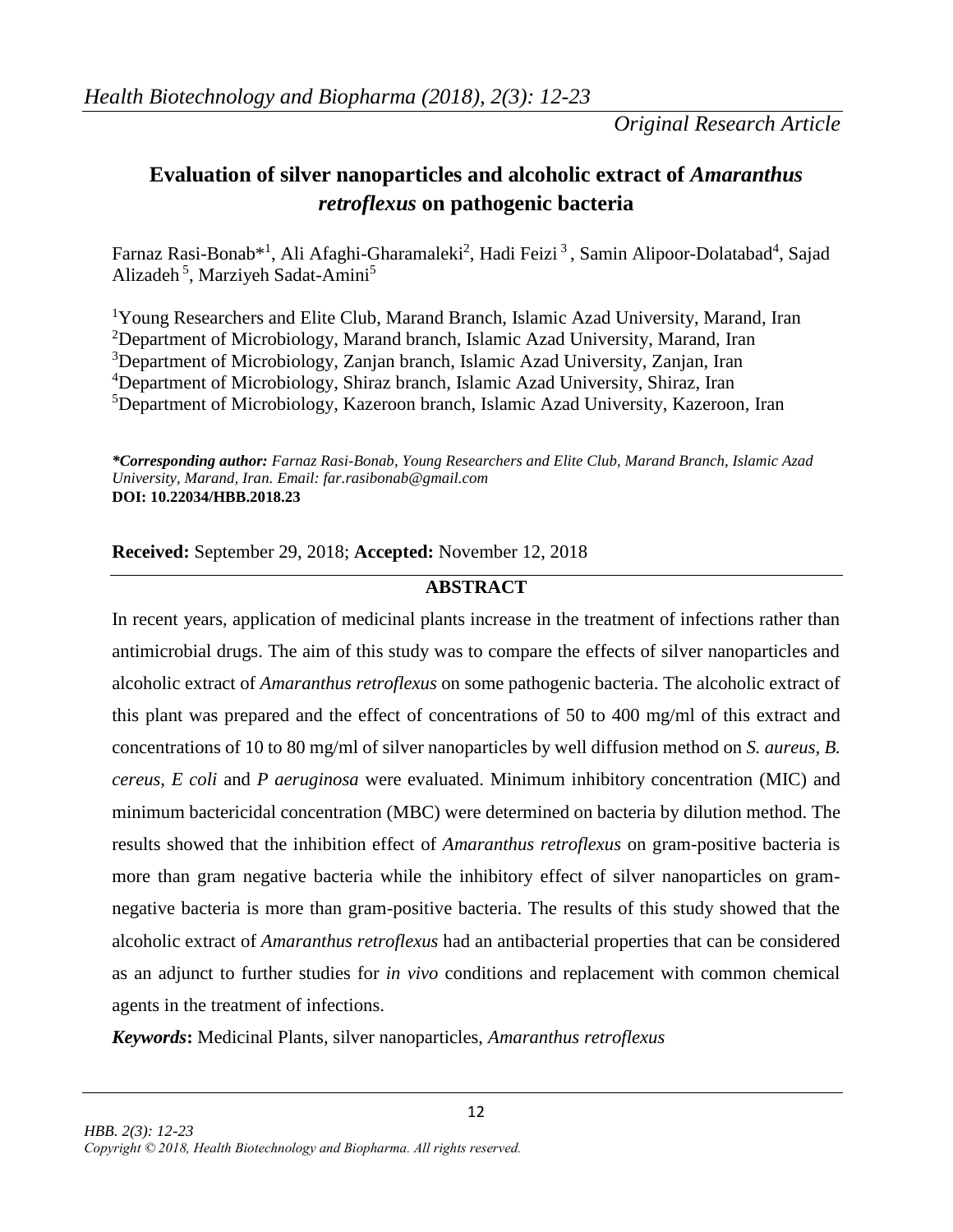### **INTRODUCTION**

Undoubtedly, medicinal plants are the oldest human approach to the treatment of diseases, and throughout the development of all civilizations there is a close connection between man and plant. However, many plant species remained unknown before the discovery of new and valuable vegetable resources. In this way, plants are considered as a source of potential chemical substances. These potentially useful chemicals could be used not only as a medicine but as an unrivaled model as a starting point for making pharmaceutical analogues, as well as an interesting tool for understanding and understanding better biological phenomena [1-7]. One of the most important therapeutic challenges is coping with infectious diseases due to its high prevalence. After recognizing penicillin and extending its use in treatment, new antibiotics were introduced every day for the treatment of infections. The result was the spread of clinical use of natural antibiotics and in the treatment of clinical infections. The excessive use of these antimicrobials resulted in increased drug resistance to different antibiotics in most of the bacteria [8]. This is one of the reasons for the growing use of plants as low-risk, affordable and inexpensive natural substances for synthetic antibiotics in the

*Bonab et al. Evaluation of silver nanoparticles* treatment of bacterial infections. Also, these herbal drugs are more likely to be consumed by people [9-11]. These reasons are due to the increase of extensive studies in the world and the introduction of antibacterial effects of different plants in recent years [12]. *Amaranthus retroflexus* is a red rosette of broad-leaved weed and one year old Amaranthaceae family that has a special place among the common weeds in Iranian and world farms [13]. In Iran, this weed is abundant in the provinces of Tehran, Khorasan, Fars, Kermanshah, Hamedan, Kurdistan, Qazvin, Azerbaijan, Ilam and Khuzestan. Seeds of *Amaranthus retroflexus* grow in the summer. Seed germination is one of the most critical events for the success of many weeds because it has been shown that germination is the first step for a weed to compete for ecology conditions [14]. Another way to tackle germs without increasing drug resistance is to use nanotechnology and nanoparticle production technology. Nanotechnology researchers identified a wide range of nanoparticle applications that may play a huge role in medicine, disease prevention and treatment. One of these nanoparticles whose antimicrobial effects are proven is silver nanoparticle which is prepared in a variety of ways [15]. One of the most promising branches in the field of nanotechnology is the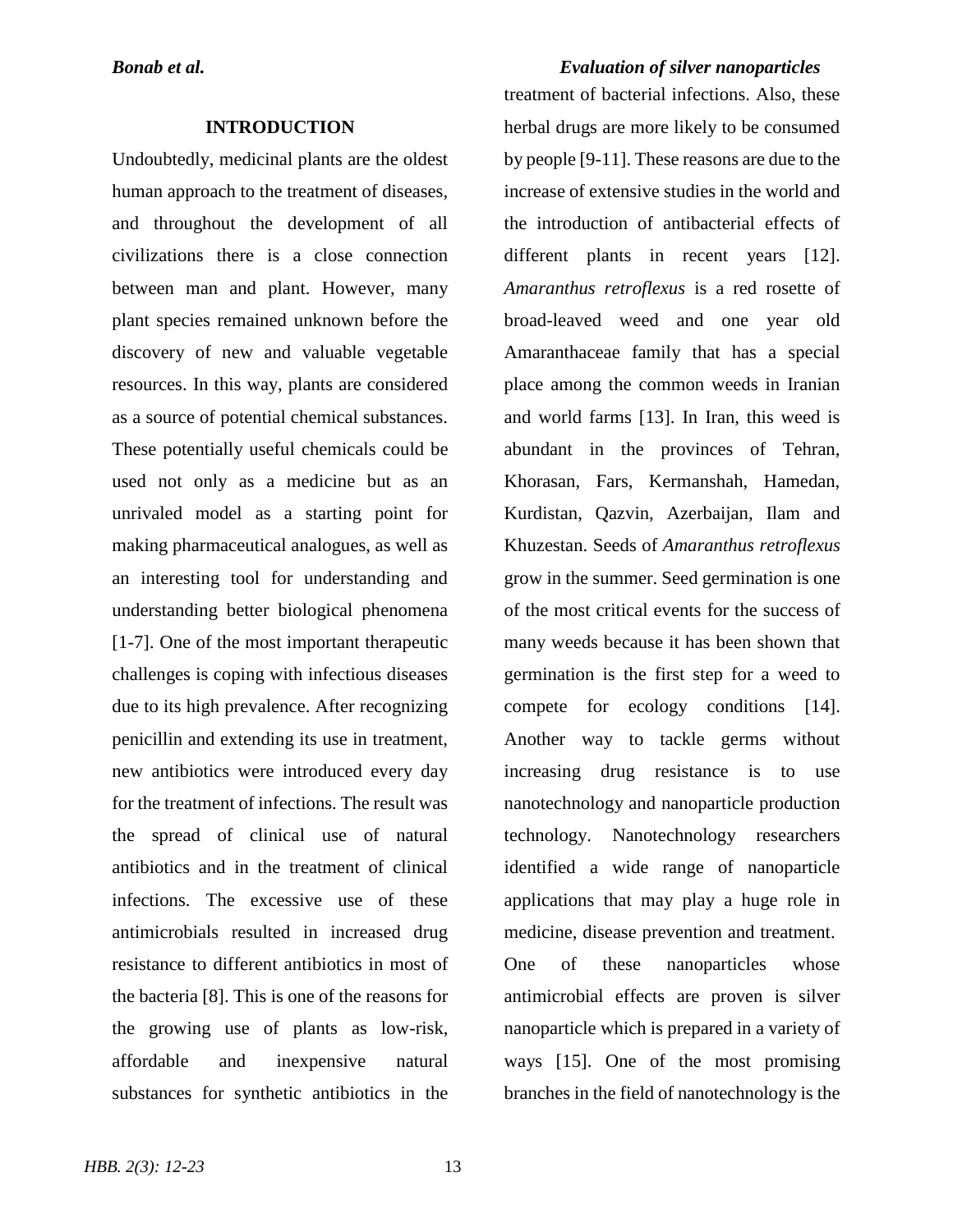## *Bonab et al. Evaluation of silver nanoparticles*

application of nanotechnology. In this technology, silver ions are placed in a colloid solution in suspension silver affects metabolism, respiration, and reproduction of microorganisms [16]. In various studies, the antimicrobial properties of these nanoparticles and their useful application in the field of biotechnology are investigated. Silver nanoparticles, without increasing drug resistance, inhibit the respiratory system of bacteria. This element has specific properties in microbial decontamination and is easy to prepare and is also is inexpensive [17]. Application of these two solutions together could solve many problems, and result in better and more affordable results. The aim of this study was to investigate the antibacterial effects of plant and silver nanoparticles on some pathogenic bacteria.

## **MATERIALS AND METHODS**

The vegetative samples from natural landscapes around Marand city in the east of Azarbaijan province, were obtained randomly at the end of March in 2016 in two stages. Then, samples collected by botanists and herbarum in the botanical laboratory of Marand branch of Islamic Azad University and confirmed by Genus and species. The specimens were cleaned after collection and transfer, and were dried in a large space suitable for sunlight. After complete drying

of the specimens and separating the aerial parts (stems and leaves) from the roots of the plant, extraction was performed using soxhlet method, so that 300 g of herbal powder was poured into filter paper and soaked in a little methanol and inside soxhlet. A balloon containing 500 ml of methanol in a soxhlet was heated and then used to obtain a pure extract from a rotary evaporator. Then, using 5 % DMSO as a solvent, concentrations of 50, 100, 200, 400 mg/ml, were prepared by well diffusion test and MIC/MBC were determination (according to CLSI protocol) [18-20]. Strains of *S.aureus* (ATCC: 25923), *B.cereus* (PTCC: 1052) *E.coli* (ATCC: 25922), *P.aeruginosa* (ATCC: 27853) were prepared as a lyophilized from Pasteur Institute of Iran. In this method, firstly, the susceptible bacteria were equivalent to the half-MacFarland standard and spread through a sterile swab from each bacterial sample on the surface of the muller hinton agar culture medium. Immediately on the above medium, wells with a diameter of 5 mm and a distance of 2 cm were created and a certain amount of dilutions of the extract, which was first mentioned, was inoculated into the well. As a positive control, streptomycin antibiotics (10 micrograms) was used as a negative control of DMSO. At the end of the work, all media were placed in an incubator at 37 °C for 24 h, and then using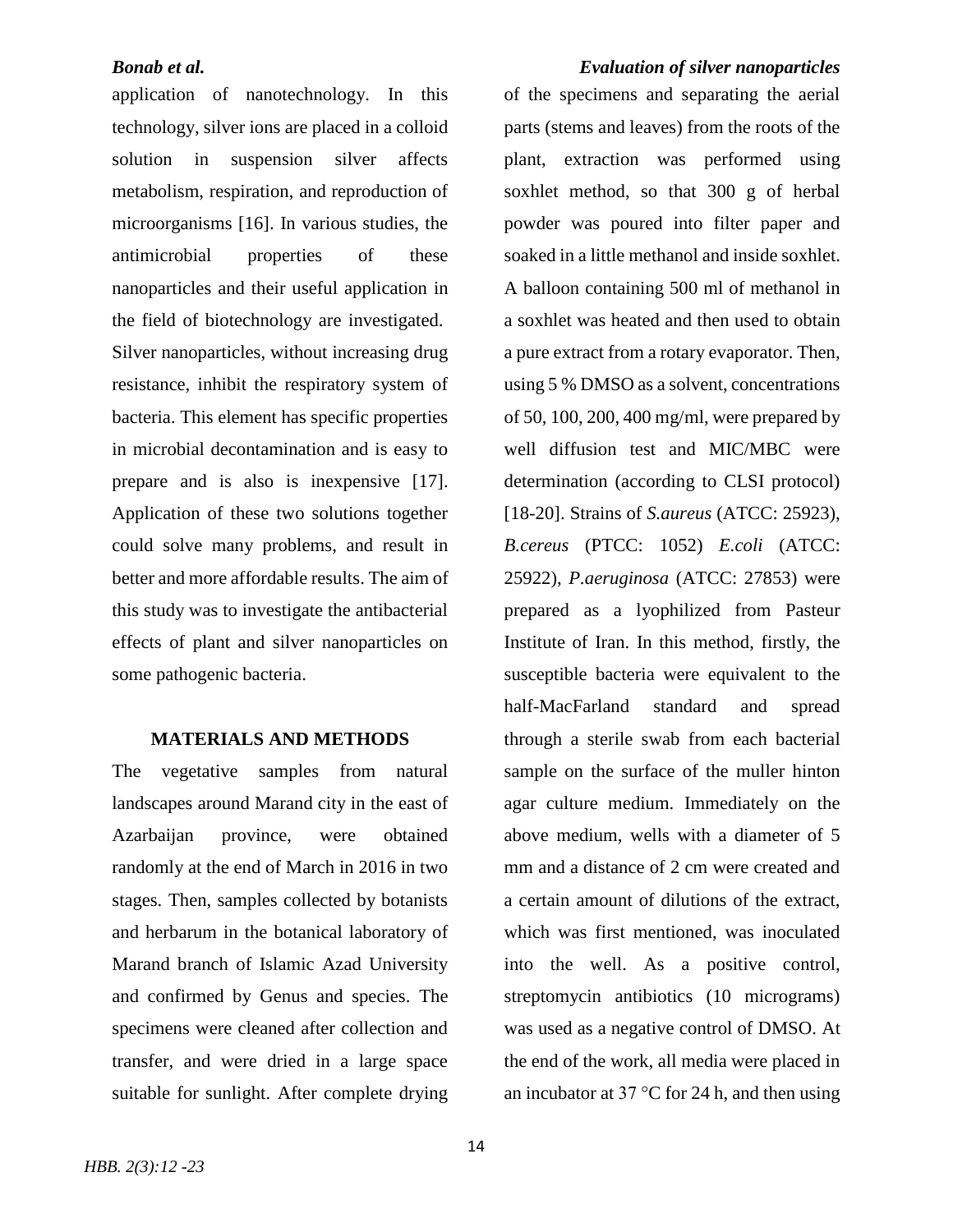a caliper diameter of inhibition were measured [21-23]. The minimum inhibitory concentration (MIC) and minimum bactericidal concentration (MBC) tests were performed in a dilution tube. In order to determine the MIC, the alcoholic extract was diluted 0.58, 0.56, 1, 25.3, 25.6, 25, 50, 100, 200 mg / ml in muller hinton broth medium. Then, 1 ml of the prepared microbial suspension was added to each dilution. As a positive control, a tube with a mutant (bacterial culture medium without extracts) as well as a negative tube with contents (a culture medium without bacteria) were prepared. After completion of the work, all tubes were incubated at 37 °C and transmitted for 24 days. After incubation time, the tubes were examined for inoculum growth induced germination. The lowest dilution of the extract that was not observed (lack of growth) was considered as MIC. To determine the minimum concentration of extracts (MBC) of all tubes in which there was a lack of growth. muller hinton agar culture medium were cultured. The inoculated medium was incubated for 24 sec at 37 °C, the plate associated with the tube containing the lowest concentration of the extract and no bacterial growth was observed as MBC. The concentration of the extract was considered [24]. To perform antibacterial tests of silver nanoparticles, were prepared from company

*Bonab et al. Evaluation of silver nanoparticles*  of Nano sany engineer. The dilution series were 10, 20, 40, 80 μg / ml. In this test, well diffusion method and MIC determination were used in muller hinton agar and muller hinton broth media. The method of preparation of culture media, bacterial strains and method of the work were similar to the test of alcoholic extract of *Amaranthus retroflexus*. The main objective of this study was to investigate the synergism (synergistic) of silver nanoparticles and alcoholic extract of *Amaranthus retroflexus* plant on pathogen bacteria. In this way, the dilution series were added together. The test procedure was the same as previous tests. The results of the experiments were analyzed using SPSS software and the required charts were drawn using excel software, one-way ANOVA and LSD test to compare. In this study,  $p \le 0.01$ was considered significant.

### **RESULTS**

The effect of various concentrations of alcoholic extract of *Amaranthus retroflexus* on pathogenic bacteria revealed that this extract had a significant inhibitory effect on four bacteria and the higher concentrations of alcoholic extract, so the inhibitory effect was increased zone of inhibition became more significant. This study showed that the inhibitory effects of alcoholic extract on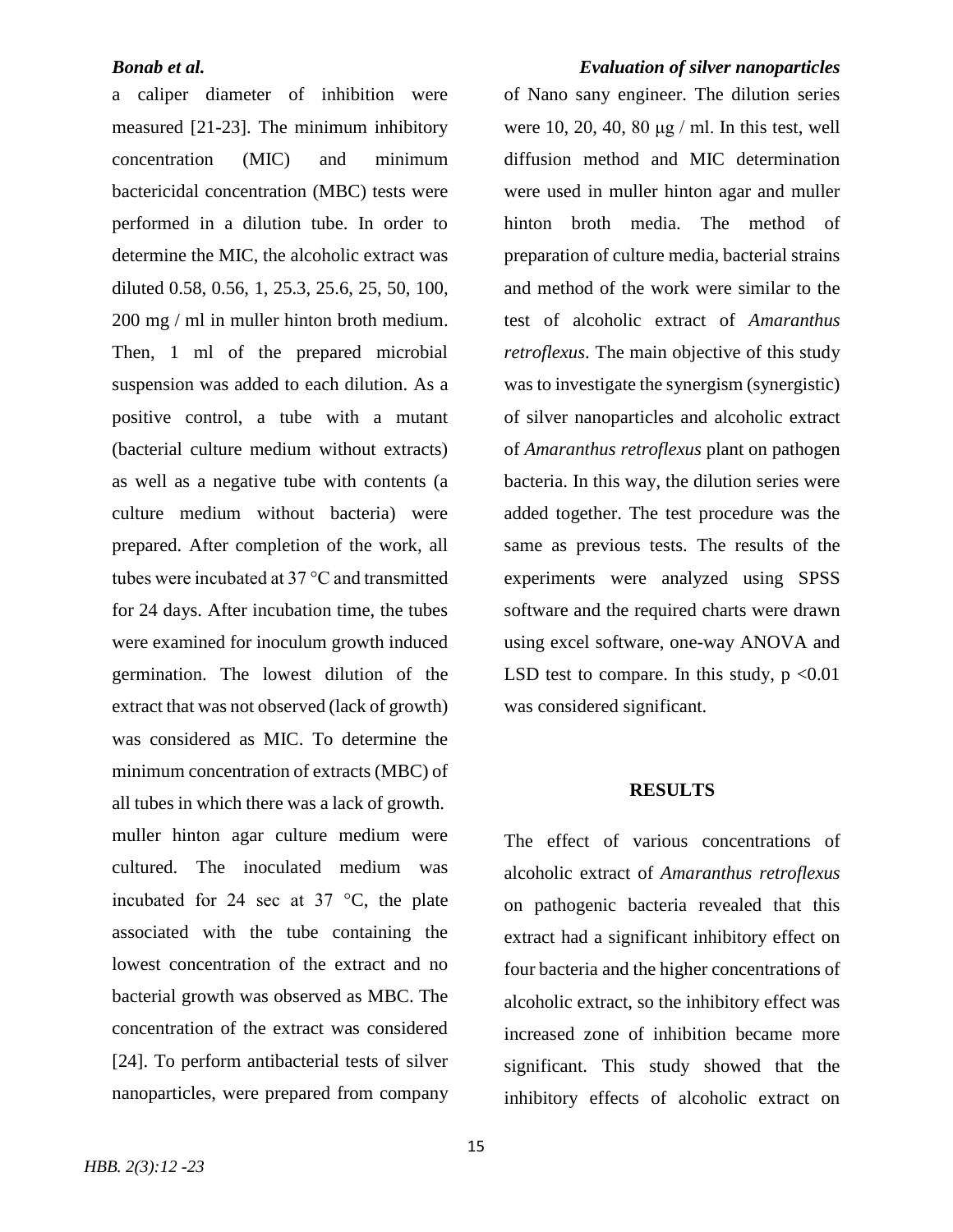gram-positive bacteria were higher than gram negative bacteria. The results of the effect of various concentrations of alcoholic extract of *Amaranthus retroflexus* on the well diffusion method are presented in table 1. MBC/MIC test showed that the herb extract was the most susceptible to *S aureus* bacteria and had the lowest susceptibility to *E coli*. The results of the MBC/MIC test of alcoholic extracts against selected bacteria by tube method are

*Bonab et al. Evaluation of silver nanoparticles*  presented in table 2. The effect of concentrations of silver nanoparticles on pathogenic bacteria revealed that this extract had a significant inhibitory effect on all four bacteria tested. This study showed that inhibitory effects of silver nanoparticles on gram-negative bacteria were more than grampositive bacteria. The results of the effect of various concentrations of silver nanoparticles by well diffusion method are given in table 3.

**Table 1.** Diameter of bacteria inhibition zone (mm) in different concentrations of *Amaranthus retroflexus* alcohol extract by well diffusion method

| <b>Extract</b><br>concentration<br><b>Bacteria</b> | (mg/ml)<br>50 | (mg/ml)<br>100 | (mg/ml)<br><b>200</b> | (mg/ml)<br>400 | <b>Negative</b><br>control | <b>Positive</b><br>control |
|----------------------------------------------------|---------------|----------------|-----------------------|----------------|----------------------------|----------------------------|
| Staphylococcus<br>aureus                           | 8.40          | 10.30          | 12.80                 | 14.40          |                            | 17.30                      |
| <b>Bacillus</b> cereus                             | 7             | 9.20           | 11.40                 | 13             |                            | 16.40                      |
| Pseudomonas<br>aeruginosa                          |               |                | 8                     | 10.60          |                            | 13                         |
| Escherichia coli                                   |               |                | 7.80                  | 9.30           |                            | 14.30                      |

**Table 2.** MBC / MIC test for bacteria at different concentrations of extract

| <b>Extract concentration</b> | <b>MIC</b> | <b>MBC</b> |  |
|------------------------------|------------|------------|--|
| <b>Bacteria</b>              | (mg/ml)    | (mg/ml)    |  |
| Staphylococcus aureus        | 12.5       | 25         |  |
| Bacillus cereus              | 12.5       | 50         |  |
| Pseudomonas aeruginosa       | 25         | 50         |  |
| Escherichia coli             | 50         | 100        |  |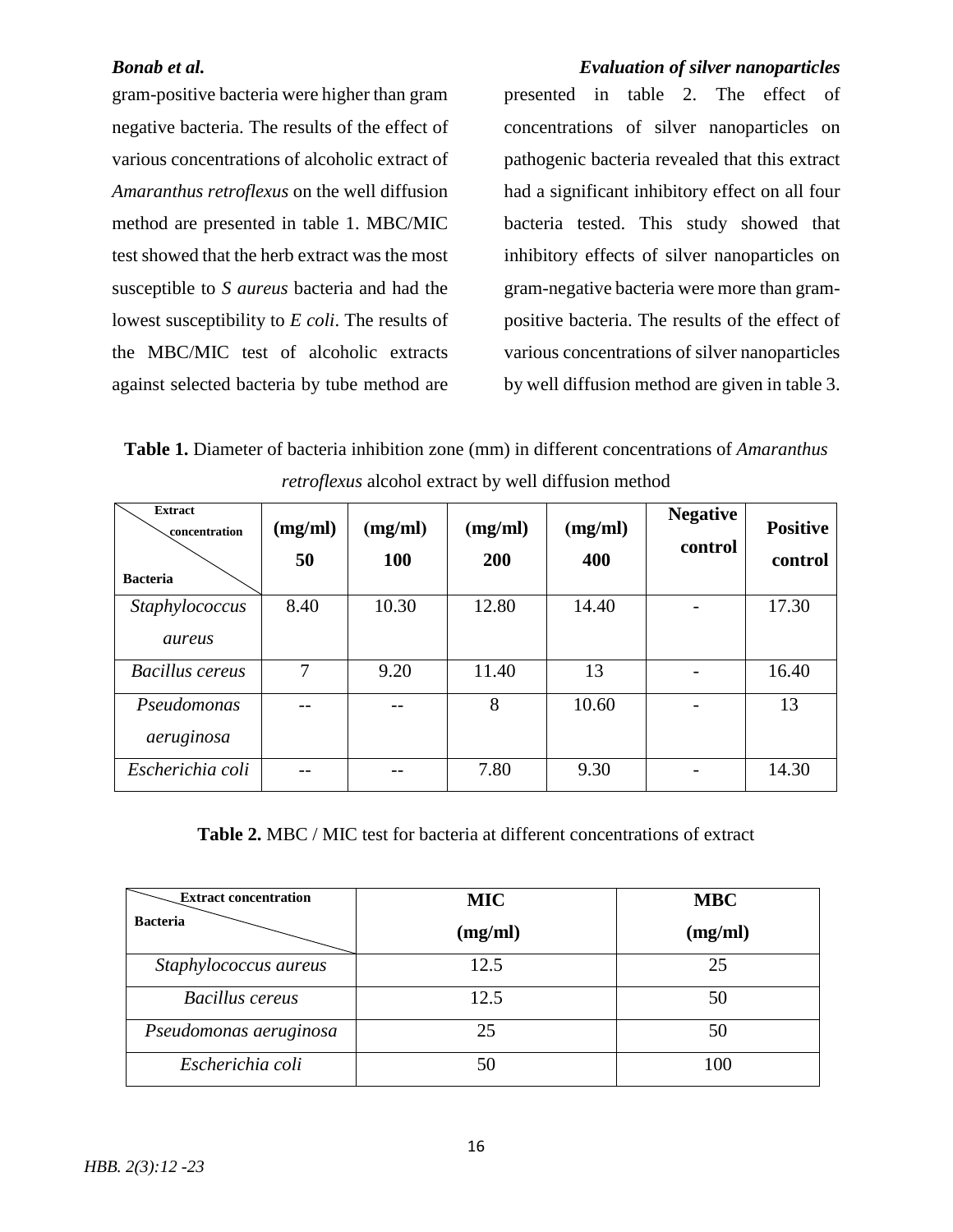*Bonab et al. Evaluation of silver nanoparticles* 

| <b>Nanoparticles</b><br><b>concentration</b><br><b>Bacteria</b> | $(\mu g/ml)$<br>10 | $(\mu g/ml)$<br>20 | $(\mu g/ml)$<br>40 | $(\mu g/ml)$<br>80 | <b>Negative</b><br>control | <b>Positive</b><br>control |
|-----------------------------------------------------------------|--------------------|--------------------|--------------------|--------------------|----------------------------|----------------------------|
| Staphylococcus<br>aureus                                        | 10.20              | 12                 | 14                 | 16                 |                            | 17.26 mm                   |
| <b>Bacillus cereus</b>                                          | 10.50              | 12.30              | 14.70              | 16.30              |                            | 17.17 mm                   |
| Pseudomonas<br>aeruginosa                                       | 12                 | 13.40              | 15.80              | 17.40              |                            | $16.70$ mm                 |
| Escherichia coli                                                | 11                 | 11.80              | 15                 | 16.90              |                            | $16.53 \text{ mm}$         |

**Table 3.** The diameter of the inhibition zone of bacteria (mm) at different concentrations of silver nanoparticles by well diffusion method

The results of this test showed that silver nanoparticles had the greatest effect on *P aeruginosa* bacteria and had the least effect on *S aureus* (table 4).

By mixing dilutions of silver nanoparticles and alcoholic extract of *Amaranthus retroflexus*, a combined concentration was obtained in previous experiments. The results of the antibacterial test of this compound are presented in tables 5 and 6, which were performed by well diffusion methods and MIC test.

Results showed that there was a significant increase in the size of the inhibition zone

bacterial, which was more pronounced in gram negative bacteria.

The results of this test show that by integrating silver nanoparticles and *Amaranthus retroflexus* extract, all bacteria affected by this combination, so that the minimum inhibitory concentration and bacterial leakage concentration were significantly reduced compared to previous tests. This compound has the greatest impact on *P aeruginosa* and has the least effect on *S aureus* bacteria.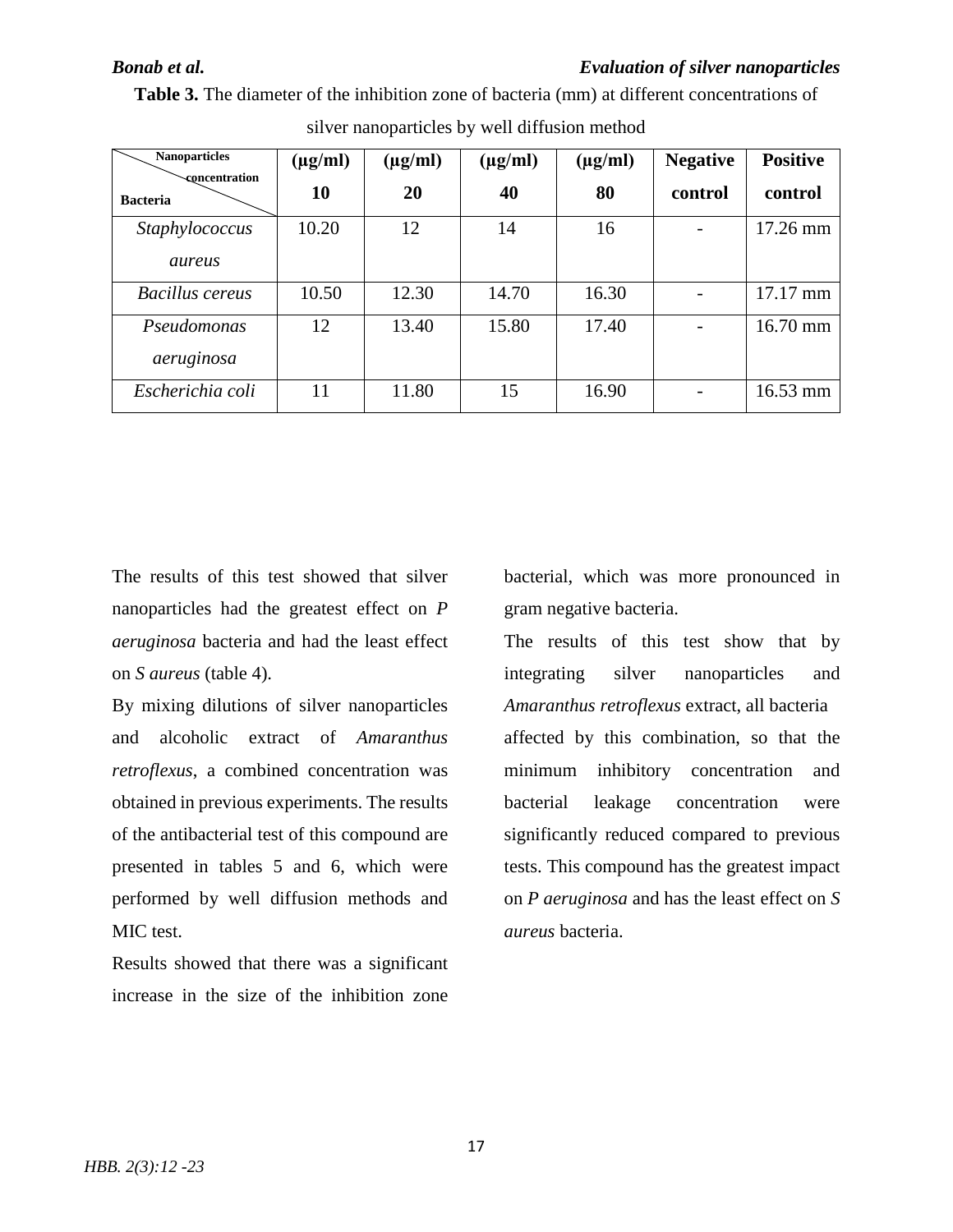## *Bonab et al. Evaluation of silver nanoparticles*

| Nanoparticles concentration | <b>MIC</b>   | <b>MBC</b>   |
|-----------------------------|--------------|--------------|
| <b>Bacteria</b>             | $(\mu g/ml)$ | $(\mu g/ml)$ |
| Staphylococcus aureus       | 50           | 100          |
| <b>Bacillus cereus</b>      | 50           | 50           |
| Pseudomonas aeruginosa      | 12.5         | 25           |
| Escherichia coli            | 6.25         | 12.5         |

**Table 4.** MBC / MIC test for bacteria in different concentrations of silver nanoparticles

Table 5. The diameter of the bacteria inhibition zone (mm) in the concentrations of the silver nanoparticles and alcoholic extract of *Amaranthus retroflexus* by the well diffusion method

| <b>Extract</b>                   | 50mg/ml       | $100$ mg/ml   | $200$ mg/ml   | $400$ mg/ml   | <b>Negative</b> | <b>Positive</b> |
|----------------------------------|---------------|---------------|---------------|---------------|-----------------|-----------------|
| concentration<br><b>Bacteria</b> | $+10\mu$ g/ml | $+20\mu$ g/ml | $+40\mu$ g/ml | $+80\mu g/ml$ | control         | control         |
| Staphylococcus<br>aureus         | 12            | 13.40         | 15.20         | 16.70         |                 | 16.50           |
| <b>Bacillus cereus</b>           | 11.60         | 13.30         | 15            | 16.80         |                 | 16.40           |
| Pseudomonas<br>aeruginosa        | 13            | 13.20         | 15.60         | 17.80         |                 | 16              |
| Escherichia coli                 | 11            | 12.50         | 14.80         | 17            |                 | 16.30           |

## **Table 6.** MBC / MIC test at different concentrations

| Concentration          | <b>MIC</b>   | <b>MBC</b>   |
|------------------------|--------------|--------------|
| <b>Bacteria</b>        | $(\mu g/ml)$ | $(\mu g/ml)$ |
| Staphylococcus aureus  | 6.25         | 25           |
| <b>Bacillus</b> cereus | 6.25         | 12.5         |
| Pseudomonas aeruginosa | 3.125        | 6.25         |
| Escherichia coli       | 6.25         | 12.5         |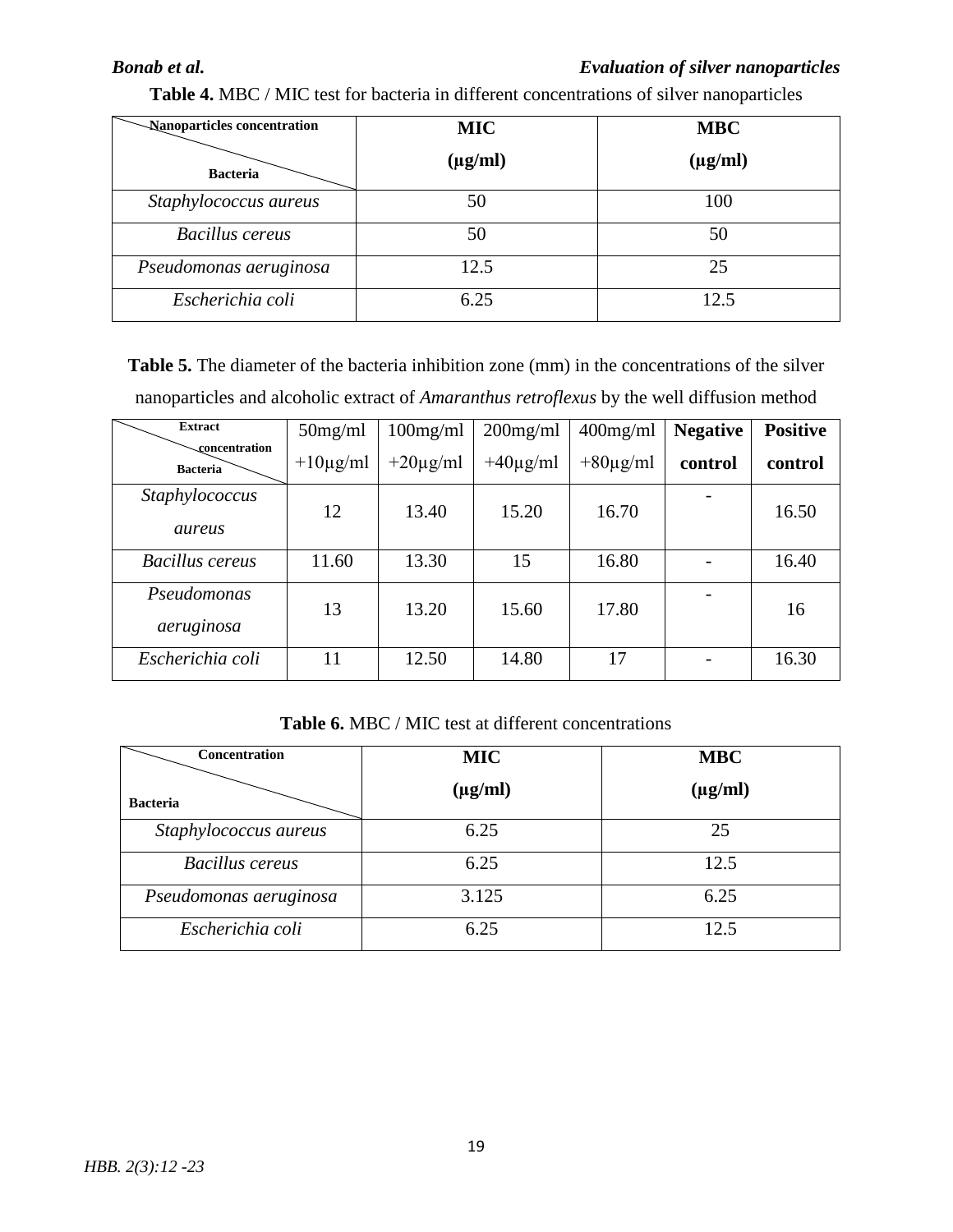### **DISCUSSION**

Plants played a major role in maintaining health and improving the quality of life of humans thousands of years ago. Medicinal plants have beneficial properties, including anti-bacterial, anti-parasitic, anti-fungal and anti-oxidant properties [25]. The results showed that silver nanoparticles and alcoholic extract of *Amaranthus retroflexus* both affected the pathogenic bacteria. But the combination of these two combinations created a synergistic property between them, and as a result their antibacterial activity increased dramatically. In 2012, Saeedi and his colleagues found that the ethanolic extract of *Amaranthus retroflexus* had an inhibitory effect on *S aureus* [26]. In 2015, Saritha and his colleagues determined that the alcoholic extract of *Amaranthus retroflexus* had an inhibitory effect on *K pneumoniae* and B subtilis and no activity against *S aureus* among the bacterial strains, while in case of the fungal strains the most intensive effect were exhibited against *C famata* [27]. In a 2017, Pourianfar and his colleagues found that the alcoholic extract of *Amaranthus retroflexus* and silver nanoparticles had an inhibitory effect on fungi [28]. In 2013, Ahmed and his colleagues found that the alcoholic extract of *Amaranthus viridis L* had an inhibitory effect on *S aureus, E coli* and

## *Bonab et al. Evaluation of silver nanoparticles*

some fungi [29]. Mobaiyen and his colleagues in 2017 determined that the essential oils of weeds had inhibitory effects on pathogen bacteria [4,30]. Moudgi and his colleagues in 2006 showed that the effects of nanoparticles on living organism cells depend on the diameter, size, and shape of nanoparticles [31]. Silver nanoparticles, due to their small size, the surface of the contact with the outer space had a greater effect on the membrane of the cells [32]. Khosravi-Darani and his colleagues found that the inhibitory effects of silver nanoparticles on *E coli* bacteria were more than *S aureus* bacteria [33,34]. Dost Mohamadi and his colleagues noticed that the aqueous extract of the *Malva neglecta* and silver nanoparticles had the most antimicrobial activity affecting *S aureus* and *Salmonella typhimurium* and could be useful in making new drugs [35]. Kim reported that silver nanoparticles with a diameter of 20 nm could be inhibited *S aureus* [36].

## **CONCLUSION**

The production of new medicinal plants with the least side effects can be used as a substitute for common antibiotics against these bacteria.

## **ACKNOWLEDGMENT**

We would like to thank the department of microbiology, Islamic Azad University Marand and Ahar.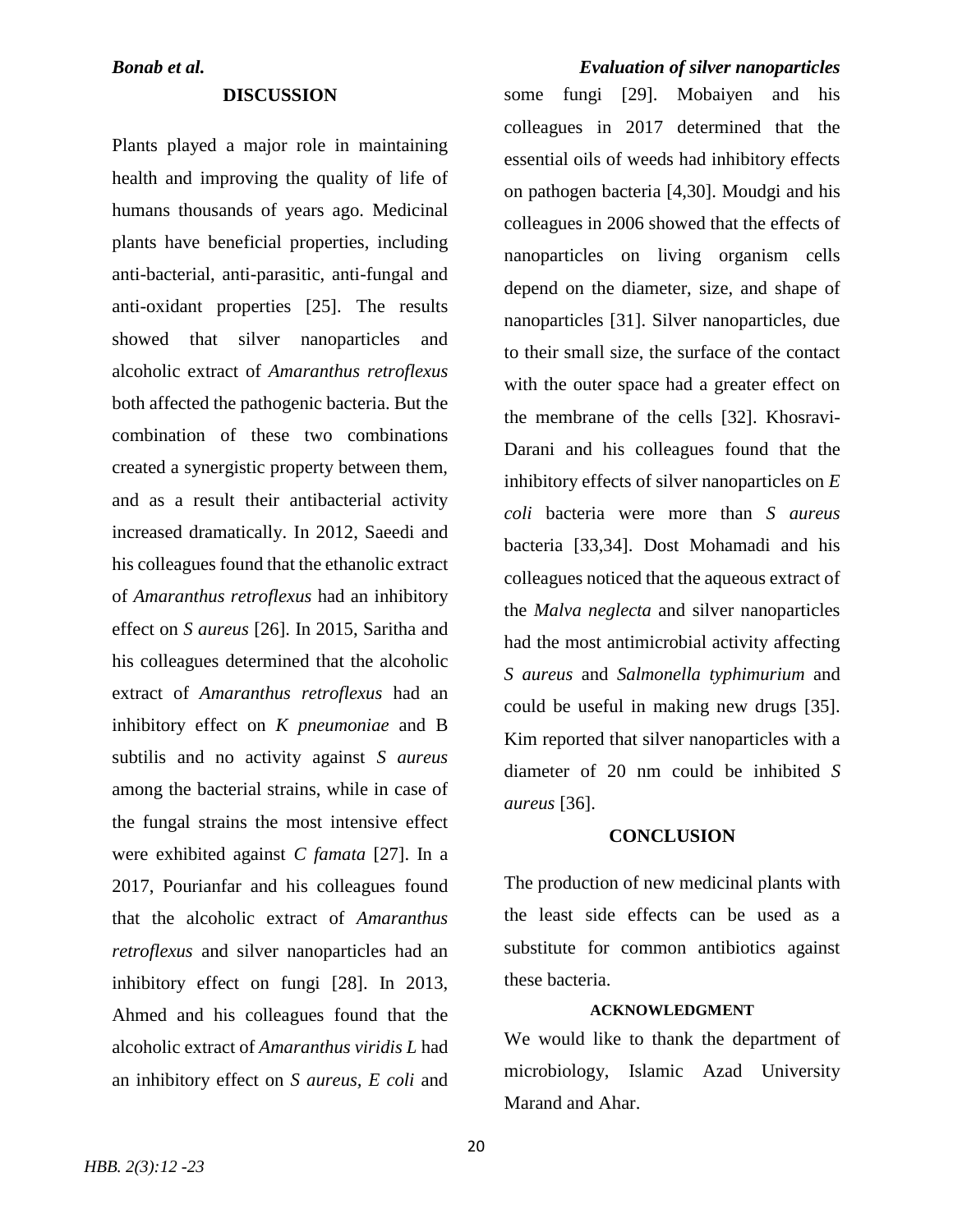### **REFERENCES**

**[1].** Skaltsa H, Lazari DM, Chinou IB, Loukis AE. Composition and antibacterial activity of the essential oil of *stachys candida* and S *chrysantha* from southern Greece. *Planta Med* 1999; 65 (3): 255-56.

[**2].** Skaltsa HD, Demetoz C, Lazari, Sokovic M. Essential oil analysis and antimicrobial activity of eight stachys species from Greece. *Phytochemistry,* 2003; 64(3): 743-52.

**[3].** Digrak M, Alma MH, Ilcim A. Antibacterial and antifungal activities of Turkish medicinal plants. *Pharm. Biol,* 2001; 39(5): 346-50.

**[4].** Mobaiyen H, Jafari Sales A, Sayyahi J. Evaluating antimicrobial effects of centaurea plant's essential oil on pathogenic bacteria: *staphylococcus aureus, staphylococcus epidermidis, and escherichia coli* isolated from clinical specimens. *J Fasa Univ Med Sci*, 2016; 5(4): 479-87.

**[5].** Jafari-Sales A, Shahniani A, Fathi R, Malekzadeh P, Mobaiyen H, Bonab FR. Evaluation of antibacterial activity of essential oil of ziziphora clinopodioides and achillea wilhelmsii on antibioticresistant strains of *staphylococcus aureus*. *Imminv*, 2017; 2(2): 49-56.

**[6].** Sales AJ, Shadbad NN, Kaleybar VP. The investigation of the antibacterial effects of ethanol extract of *Cichorium intybus* L. on antibiotic-resistant

*Bonab et al. Evaluation of silver nanoparticles*  staphylococcus aureus strains. *Bull Env Pharmacol Life Sci*, 2015; 4: 161-4.

> **[7].** Honari H, Rahimi G. Candidacidal effect of essential oil, aqueous, methanolic and ethanolic extracts of *Saponaria officinalis* L. on *Candida albicans*. *Micro & Nano Biomedicine*. 2017: 2(1): 8-15.

> **[8].** Weinstine RA. Controlling antimicrobial resistance in hospitals: infection control and use of antibiotics. *Emerg Infect Dis*, 2001; 7: 188-92.

> **[9].** Mosaddegh M, Naghibi FI. Traditional medicine: past and present. *Traditional medicine and materials*, 2002: 2-20.

> **[10].** WHO traditional medicine strategy Geneva. 2002; 1-3: 43-47.

> **[11].** The promotion and development of traditional medicine- Report of a WHO meeting WHO Report series, No.622, Switzerland. 1978; 8: 36-9.

> **[12].** Marjorie MC. Plant products as antimicrobial agents. *Clin Microb Rev,* 1999; 12: 564-82.

> **[13].** Duke SO, Williams RD, Markhart AH. Interaction of moisture stress and three phenolic compounds and lettuce seed germination*. Ann Bot*, 1983; 52: 923-29.

> **[14].** Koocheki, A., Rahimian, H., Nassiri Mahallati, M., and Khiyabani, H. 1995.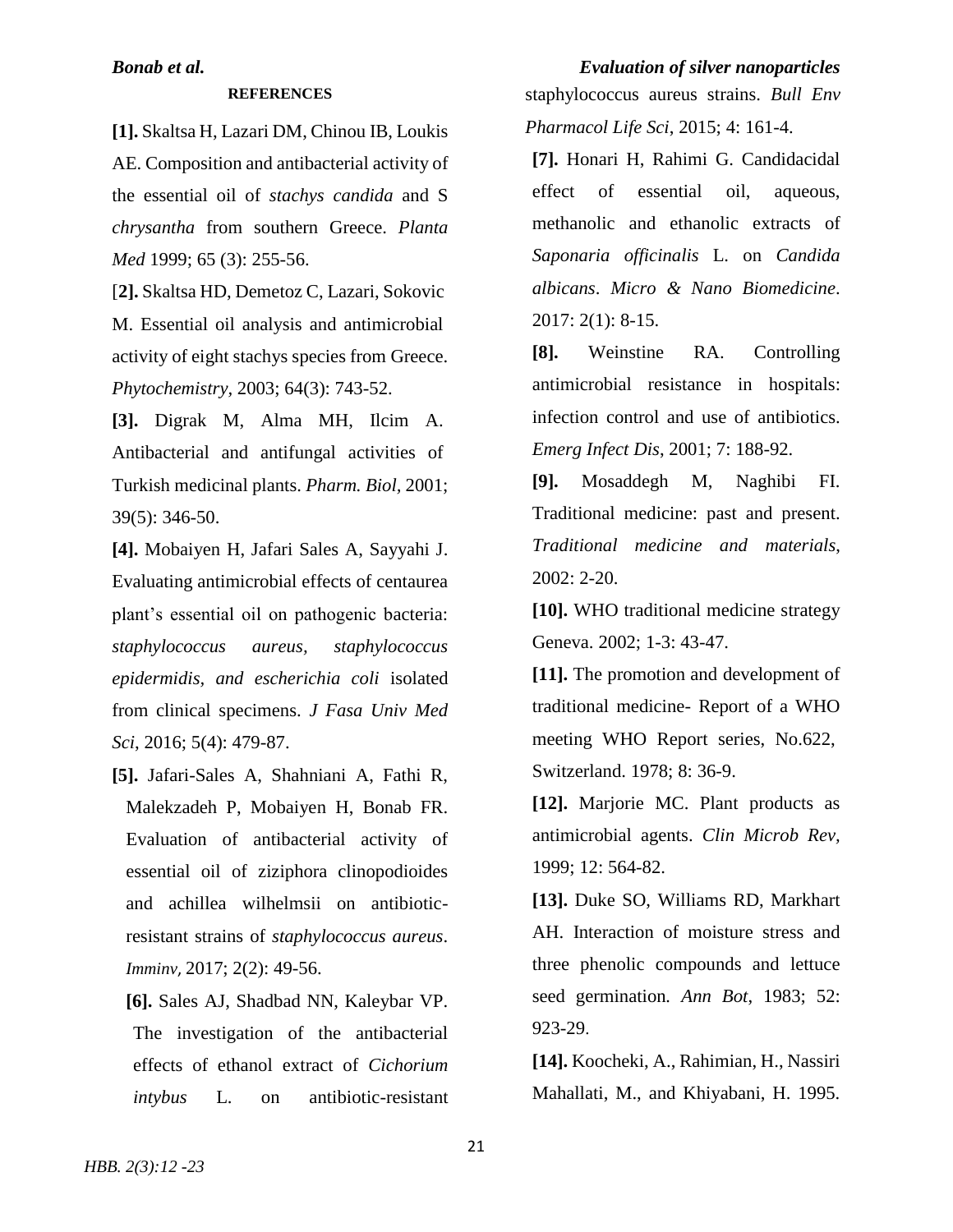Weed ecology (Translated). Mashhad Jahad university publishers, 244.

**[15].** Braydich-Stolle L, Hussain S, Schlager S JJ, Hofmann M. 2005. In vitro cytotoxicity of nanoparticles in mammalian germline stem cells. *Toxocol Sci*; 88(2):412-419.

**[16].** Christian P, Von der Kammer F, Baalousha M, Hofmann T. Nanoparticles: structure, properties, preparation and behaviour in environmental media. *Ecotoxicol*; 2008; 17(5): 326-43.

**[17].** Hussain SM, Javorina MK, Schrand AM, Duhart HM, Ali SF, John J. Schlager. 2006. The interaction of manganese nanoparticles with PC-12 cells induces dopamine depletion. *Toxocol Sci*; 92(2): 456-63.

**[18].** Clinical and Laboratory Standards Institute. 2011. Performance standards for antimicrobial susceptibility testing, twenty first informational supplement M100-S21. CLSI Wayne, PA.

**[19].** Sales AJ. Evaluation of antibacterial activity of ethanol extract of *Lavandula Stoechas L.* plant on antibiotic-resistant strains Of *Staphylococcus Aureus. J Curr Res Sci,* 2014; 2(6): 641.

**[20].** Jafari-Sales A, Jafari B, Sayyahi J, Zohoori-Bonab T. Evaluation of antibacterial activity of ethanolic extract

*Bonab et al. Evaluation of silver nanoparticles*  of *malva neglecta* and *althaea officinalis* on antibiotic-resistant strains of *staphylococcus aureus*. *J Biol Today World*, 2015; 4(2): 58-62.

> **[21].** Kim J, Kuk E, Nam Yu K, Kim JH, Park SJ, Lee HJ. Antimicrobial effects of silver nanoparticles*. Nanomedicine,* 2007; 3: 95-101.

> **[22].** Sattari M, Shahbazi N, Najar Peeryeh S. An assessment of antibacterial effect of alcoholic and aquatic extracts of Eucalyptus leaves on *Pseudomonas aeruginosa. J Med Sci*, 2006; 8(5): 19-23. **[23].** Neef H, Declercq P, Laekeman G. Hypoglycaemic activity of selected european plants. *Phytother Res,* 1995; 9: 45-48.

> **[24].** Alizadeh H, Jafari B, Babai T. The study of antibacterial effect of *Capsella BursaPastoris* on some of gram positive and gram negative bacteria. *JBASR,* 2012; 2(7): 6940 - 45.

> **[25].** Zargari A. Medicinal Plants. Tehran University Publication; 1995.

> **[26].** Saeedi, S, Khaleghi, M, Poursidi, S. Antimicrobial activity of ethanolic extract of Cayenne pepper, *Amaranthus retroflexus* and *Satureja hortensis* against antibiotic resistant *Staphylococcus aureus* strains*. Appl Biol*, 2012: 0 (0): 39- 48.